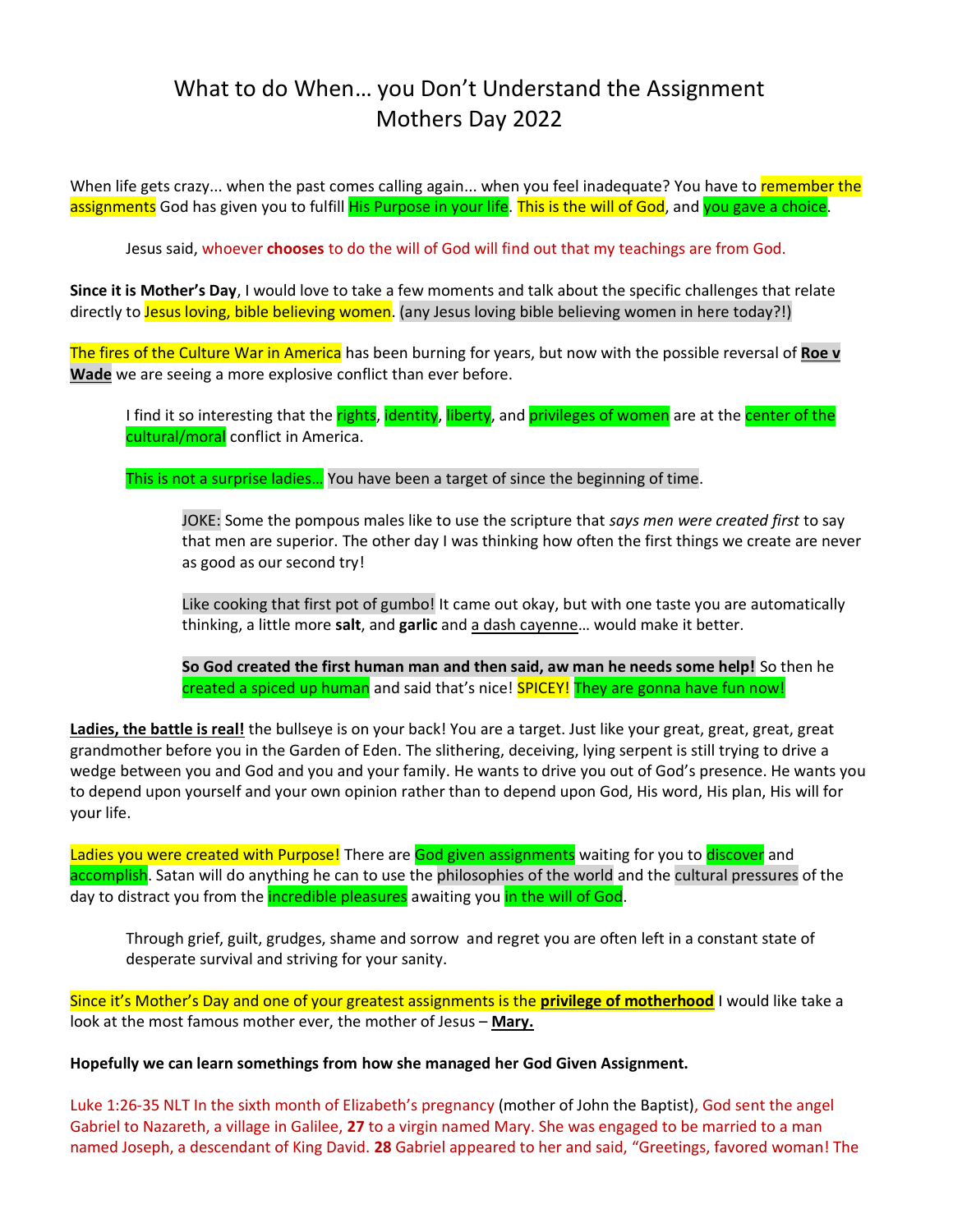Lord is with you!" **29** Confused and disturbed, Mary tried to think what the angel could mean. **30** "Don't be afraid, Mary," the angel told her, "for you have found favor with God! **31** You will conceive and give birth to a son, and you will name him Jesus. **32** He will be very great and will be called the Son of the Most High. The Lord God will give him the throne of his ancestor David. **33** And he will reign over Israel forever; his Kingdom will never end!" **34**  Mary asked the angel, "But how can this happen? I am a virgin."**35** The angel replied, "The Holy Spirit will come upon you, and the power of the Most High will overshadow you. So, the **baby to be born** will be holy, and he will be called the Son of God.

Since we are talking about babies and motherhood today, perhaps I can make a couple of statement concerning the Abortion issue.

People say the abortion issue is so complicated! Is it? **It's a baby!** Gabriel told Mary, it's a baby… *baby to be born*. Luke 1:41 NIV When Elizabeth heard Mary's greeting, **the baby leaped in her womb.**

Its baby with a heartbeat, a baby that was conceived and created for a life!

Now more than ever, through 3d and 4d imaging we can look into the womb and see… it's a baby! Sentiments have changed some since 1970's

But, we have to protect the rights of women, but what about the rights of the yet to be born women?

- Just want you to know that we are asking God to show us how we at CL can be more involved in helping women who are overwhelmed with an unplanned and unwanted pregnancy.
- We have got to roll up our sleeves and get in that arena! Standy for more info on this issue.

## *What to do when:*

# **When you have more questions than answers**? (anybody ever been there?)

- 1) This is the condition Mary found herself in.
	- a) NTS Just imagine it
		- i) When this happened, Mary was a young teenager.
		- ii) She's probably around fourteen or fifteen years old.
		- iii) She doesn't have a lot of life's experience, but she does know how babies are made.
		- iv) And she is an engaged virgin.

## 2) The Bible said she is **confused** and **disturbed**.

Mary asked the angel, "But **how** can this happen? I am a virgin."**35** The angel replied, "The Holy Spirit will come upon you, and the power of the Most High will overshadow you.

- a) Exactly what does that mean? What will my parents think... what will my husband do?
- b) God not only allowed her to be put in a compromising situation he orchestrated it.
- c) The potential loss of the relationship... overwhelming!

Matthew's account tells us that Joseph intended to end the engagement quietly because of the pregnancy. Too much shame for him, the assignment was just too big. He was ready to run the other way.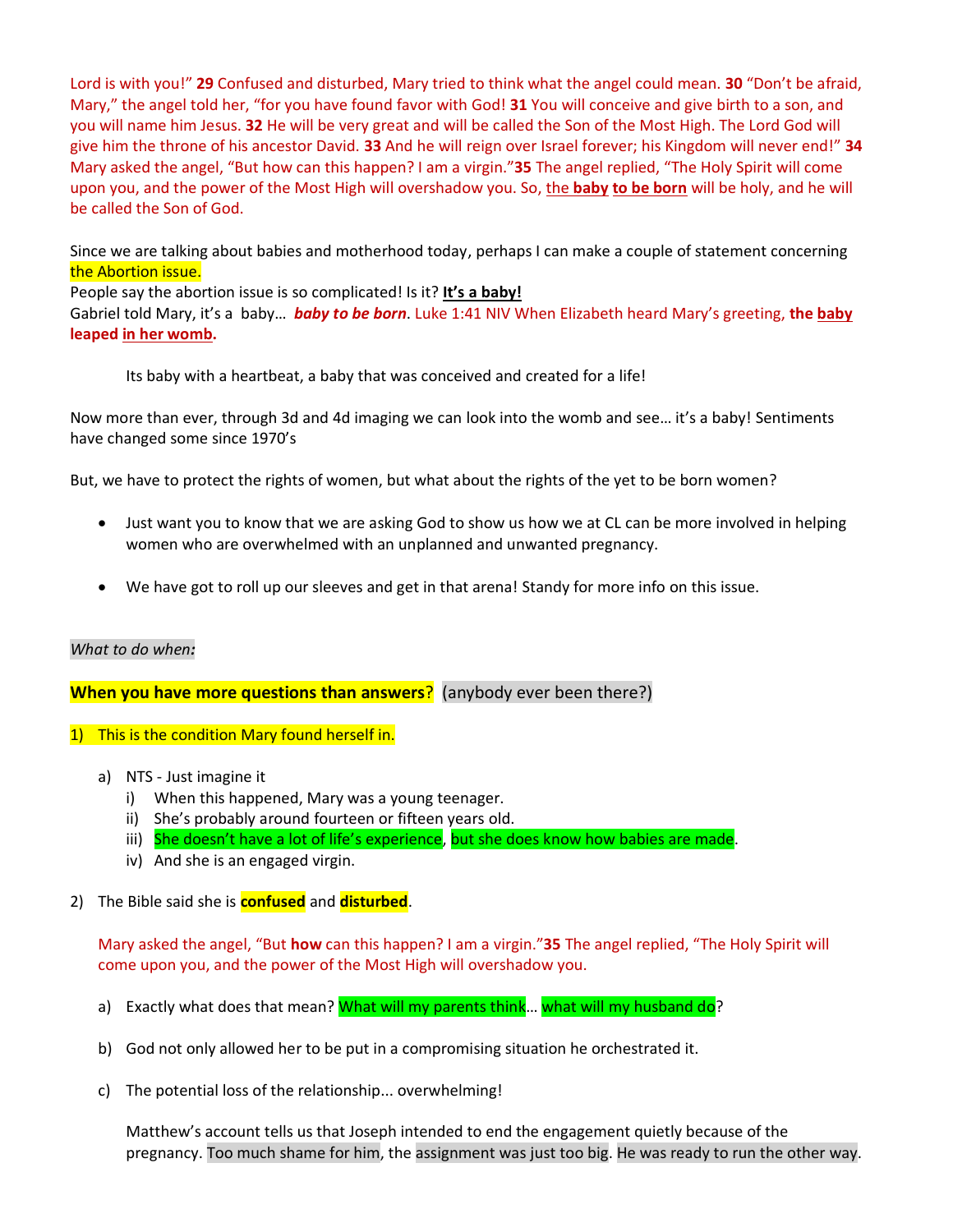- 3) So many questions: what? now who are you? a baby? I'm not married and I've never had sex before... How can This Be?
	- a) For many, your own teenage years were difficult.
		- i) You may have encountered the SHAME: a series of inappropriate sexual encounters; maybe even an unplanned pregnancy.
	- b) Many women can related to this: So many questions... may have encountered loss, a divorce, a death, the cancer that took your mom… And you have wondered so many times WHY?

**What to do when you have more questions than answers? Submit your past, present, and future fully to the Will of God!**

- 4) I love the way Mary dealt with her unanswered questions: Luke 1:38 NLT "Mary responded, "**I am the Lord's** servant. May everything you have said about me come true." And then the angel left her.
	- a) Though you may not understand how to all the things God is asking of you… you can at least settle this issue…. **I Am The Lord's!** I belong to him! (the good the bad the ugly; my past mypresent and my future)
	- b) Seems too hard? Not if you have transferred owner of your life to God.
		- i) When Mary said how can this be... the angel of the Lord said simply, "Nothing is impossible with God (Luke 1:37 ESV)
		- ii) So when you are feeling unworthy are inadequate of a God-given Assignment (home or work or in marriage) do what James instructed you. James 4:7 ESV Submit yourselves therefore to God. Resist the devil, and he will flee from you.
- 5) Lets Broaden out our application of this Message: **We are all pregnant with purpose today!**
	- a) There is a conceived assignment growing in your spiris today. (Metaphorically speaking)
	- b) **Realize** that in the Spirit the devil defeating life of God in you! **You may not be carrying the Son of God in your womb, but you are pregnant with purpose**.
	- c) What I mean is this… there are things God wants to birth through you. **Assignments** that already exist inside of you waiting to be **discovered**, **cultivated**, and **birthed**.

There may be no answers to your painful yesterdays, but Jesus has the answers to all of your tomorrows!

*what to do when...*

**When you are troubled by your assignment?**

**Luke 1:29** NIV "Mary was greatly troubled at his words…"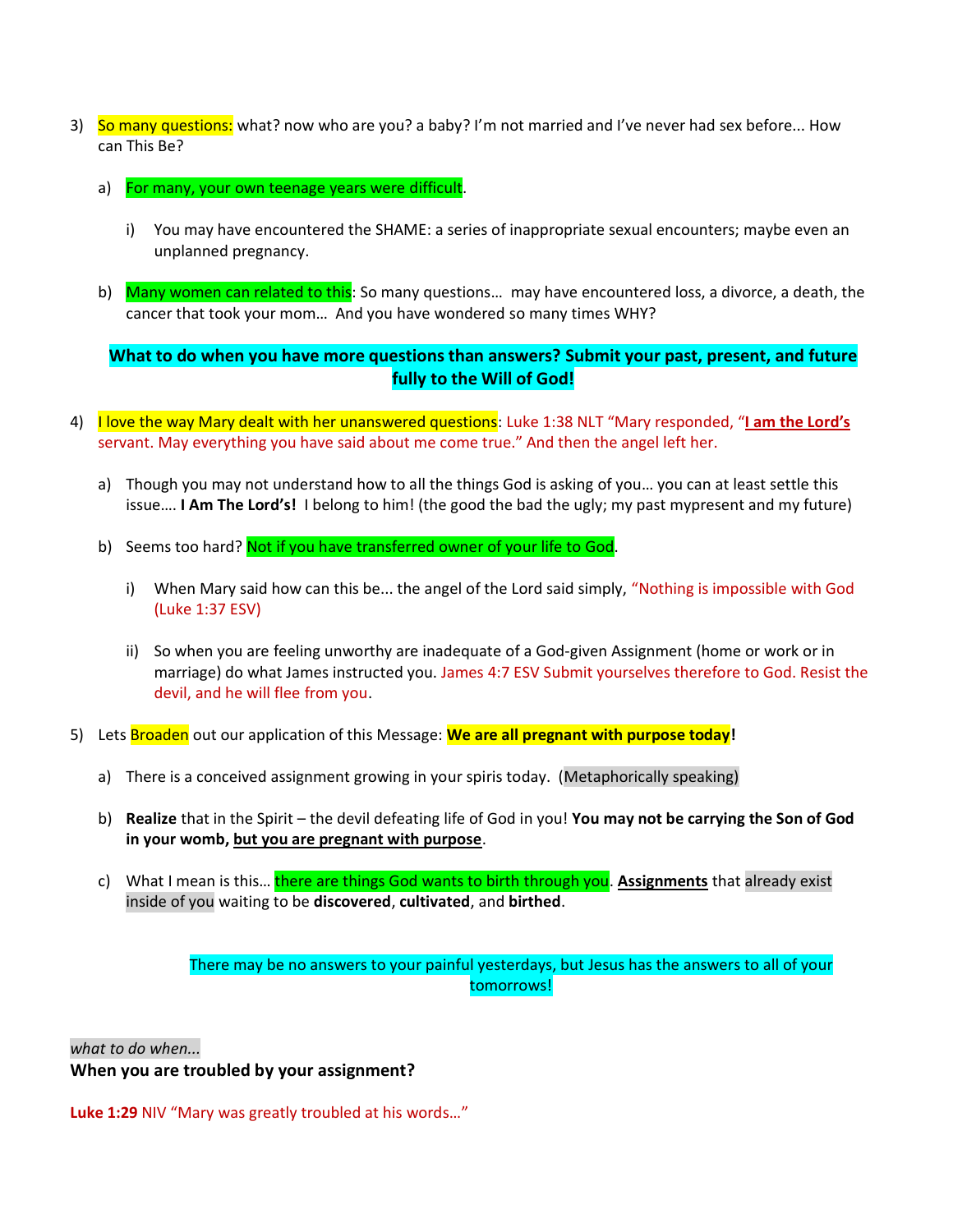Examples of troubling assignments: **parent this child**, **love this husband**, **work for this boss**, or how about this one **take care of my aging parents**.

1) Ladies, life will never be completely trouble free!

Matthew 6:34 NIV "... do not worry about tomorrow, for tomorrow will worry about itself. Each day has enough trouble of its own"

- 2) Challenging because I think there is a natural instinct inside of every woman to **control her environment**.
	- a) You can see it on the playground watching 5 and 6 year old kids.

The little girls are typically standing there with hands on their hips pointing at the boys to get in line.

"You stand there" "you hold this" "you wait your turn". If there is a conflict, it is usually between 2 or 3 of the little girls because they all want to be in charge. They all want to boss the boys around.

Let's admit it. In a crowd this size many of you are **control freaks.**

- b) Have you ever noticed how most mom's are always thinking safety first?!
	- i) One thing I have learned being married to Kerri, is telling her to worry about her kids is like tell her to stop breathing!
- 3) Men... I have also learned, their brains are different than ours! (Waffles vs Spagetti)
	- a) I recently heard a psychologist explaining the differences…
		- i) A man's brain is like a waffle. It has a bunch of squares or sections that can be separated.
		- ii) A woman's brain is like a bowl of spaghetti! Everything is connected!
	- b) Women
		- i) Women typically connect all their thoughts while men can move from one square to next with no problem. (women: everything is connected; men not its not!)
			- (1) Its why women seem to be so complicated and men so simple-minded.
		- ii) It why they ask so many questions:
			- (1) What's wrong with you? what do you mean… you're so quiet? Can't think of anything to say? **You don't love me!**
			- (2) Who were you texting? Why did you park there? what did you eat for lunch? Who was with you? what did you talk about? The answers to all these questions are in different squares to a man.
		- iii) For a woman everything is connected: This is one of the things that make them **Good** and **Spicey** at the same time!

But this also why an assignment can be so troubling... because everything is connected. How did Mary prepare herself for the fall out?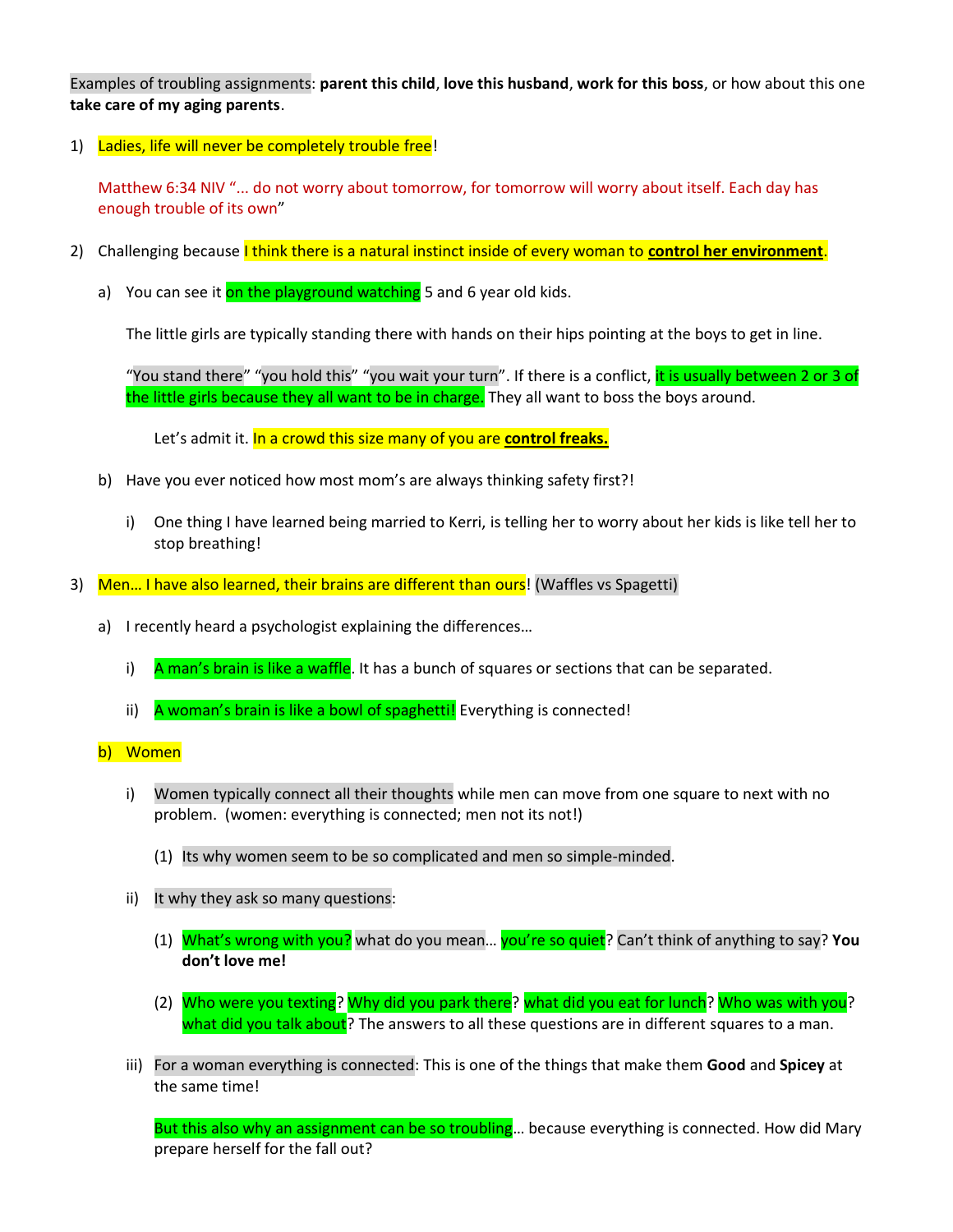- 4) Use your motherly instinct and desire to protect and provide but give up your unhealthy need to control everything and everybody in your life!
	- a) Here's the principle: Whatever is troubling your life right now is probably bugging you because you can't control it. Understand that although it's out of your control, it's not out of God's control.
- 5) There are things that God brings to our life that are often both **Thrilling** and **Troubling** at the same time.
	- a) When Mary understood this, she stopped worrying and she started trusting. She relaxed and her response was instant and it was simple.
	- b) Luke 1:38 LIV Paraphrased "Mary responded, 'I am the Lord's servant. I am willing to accept whatever He wants. [Hear the submission, the attitude of surrender: I am willing to accept whatever He wants.] May everything you have said come true.'"
	- c) The secret of peace is let go. Let go of control. Let God handle it. Mary says, "I'm giving up control. I yield to God. I surrender to His will. I give it up." It's called faith.
	- d) For all of us Control Freaks (both men and women) I have two verses"
- 6) Three important things to know about God Assignments:
	- a) God's plans are bigger than mine.
	- b) God's plans are nearly always harder than I imagined.
	- c) God's plans are always better than my plans.

# **What to do when you are troubled by your assignment? Let go of your need to control everything and trust God.**

### *what to do when....*

### **When you are burdened beyond your strength?**

What do you do when the burden of the assignment is more than you can handle? Let others help you out!

### **Let others help you out.**

Ladies, please learn from Mary...

### 1) When Mary was overwhelmed by the assignment of motherhood she went for help!

Look at Luke 1:39 – 45 NIV **39** At that time Mary got ready and hurried to a town in the hill country of Judea, **40** where she entered Zechariah's home and greeted Elizabeth. **41** When Elizabeth heard Mary's greeting, the baby leaped in her womb, and Elizabeth was filled with the Holy Spirit. **42** In a loud voice she exclaimed: "Blessed are you among women, and blessed is the child you will bear! **43** But why am I so favored, that the mother of my Lord should come to me? **44** As soon as the sound of your greeting reached my ears, the baby in my womb leaped for joy. **45** Blessed is she who has believed that the Lord would fulfill his promises to her!"

And Mary stayed 3 months with her cousin Elizabeth.